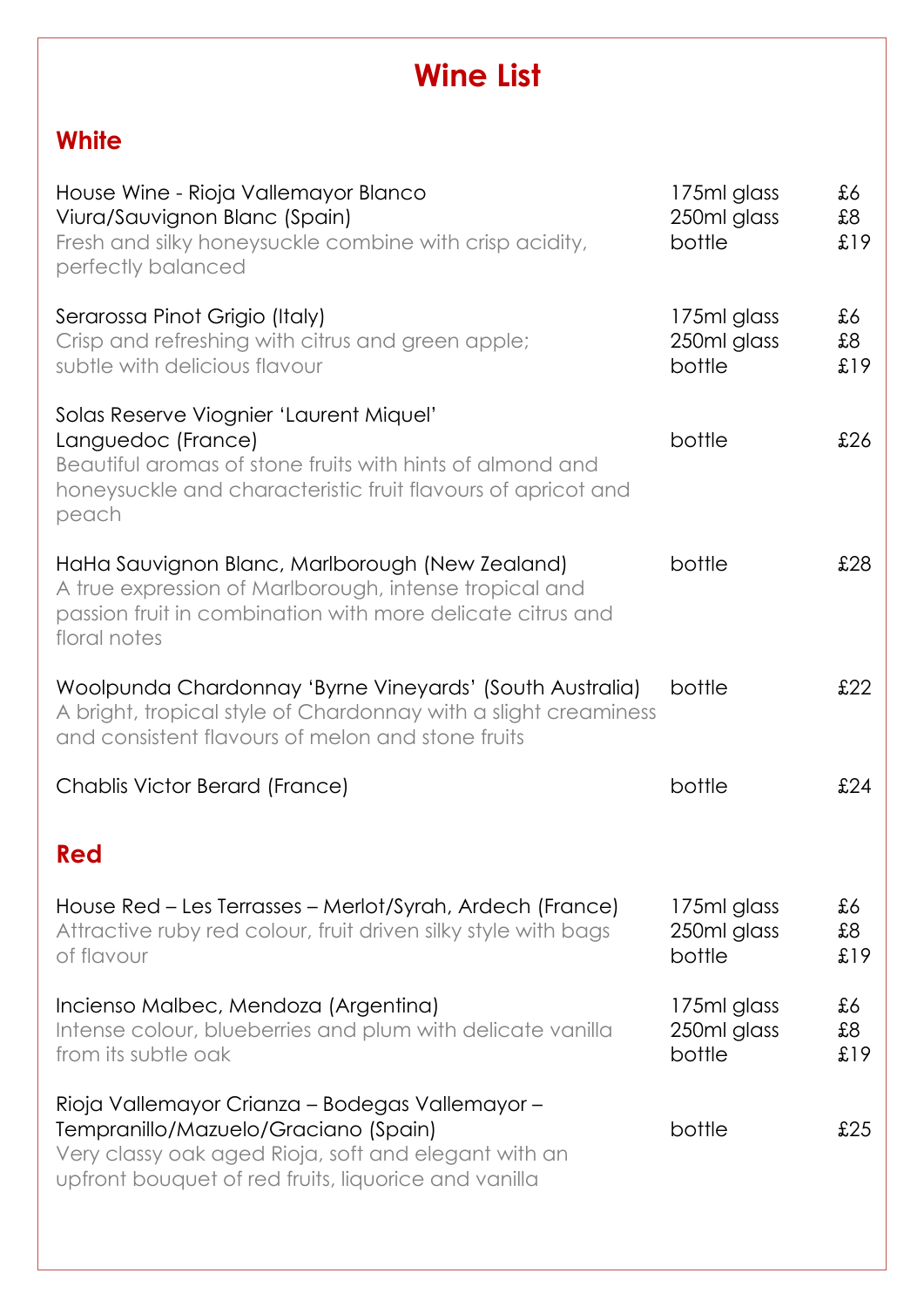| Woolpunda Shiraz 'Byrne Vineyards' (South Australia)<br>Vibrant rich style of Shiraz, lightly oaked with dark fruit<br>richness and a smooth structure                                                                                                      | bottle                               | £22              |
|-------------------------------------------------------------------------------------------------------------------------------------------------------------------------------------------------------------------------------------------------------------|--------------------------------------|------------------|
| Valpolicella Superiore Ripasso 'Bennati' Veneto –<br>Corvina/Rondinella/Molinara (Italy)<br>Finished in chestnut and oak casks, this has full, rich flavours<br>and a distinctive velvety palate with a bouquet of vanilla<br>and almonds – fantastic wine! | bottle                               | £35              |
| Rosé                                                                                                                                                                                                                                                        |                                      |                  |
| Les Terrasses Grenache/Merlot (France)<br>Bright and vibrant; the fragrant bouquet gives fruity<br>aromas and the finish is dry yet with a delightful touch<br>of strawberry fruit                                                                          | 175ml glass<br>250ml glass<br>bottle | £6<br>\$8<br>£19 |
| Pinot Grigio 'Serarossa' Blush<br>Delicate aromas of summer fruits and bursts with<br>flavours of strawberry and raspberry                                                                                                                                  | 175ml glass<br>250ml glass<br>bottle | £6<br>83<br>£19  |
| <b>Sparkling &amp; Champagne</b>                                                                                                                                                                                                                            |                                      |                  |
| Prosecco (Italy)<br>Light and fresh with delicate bubbles                                                                                                                                                                                                   | flute<br>bottle                      | £6<br>£22        |
| Halfpenny Green Estate Brut Rosé, Severn Valley<br>(Staffordshire) Pinot Noir/Seyval Blanc                                                                                                                                                                  | bottle                               | £25              |
| Gruet Champagne (France)<br>Full-bodied, exquisite fruit aromas. Pinot Noir                                                                                                                                                                                 | bottle                               | £40              |
| Magnums to order in advance                                                                                                                                                                                                                                 |                                      | £85              |

## **Cocktails**

Champagne Cocktail **Exercise Exercise Exercise Exercise Exercise Exercise Exercise Exercise Exercise Exercise Exercise Exercise Exercise Exercise Exercise Exercise Exercise Exercise Exercise Exercise Exercise Exercise Exer** 

*Cash, Debit/Credit Card & Contactless accepted (excluding American Express)*